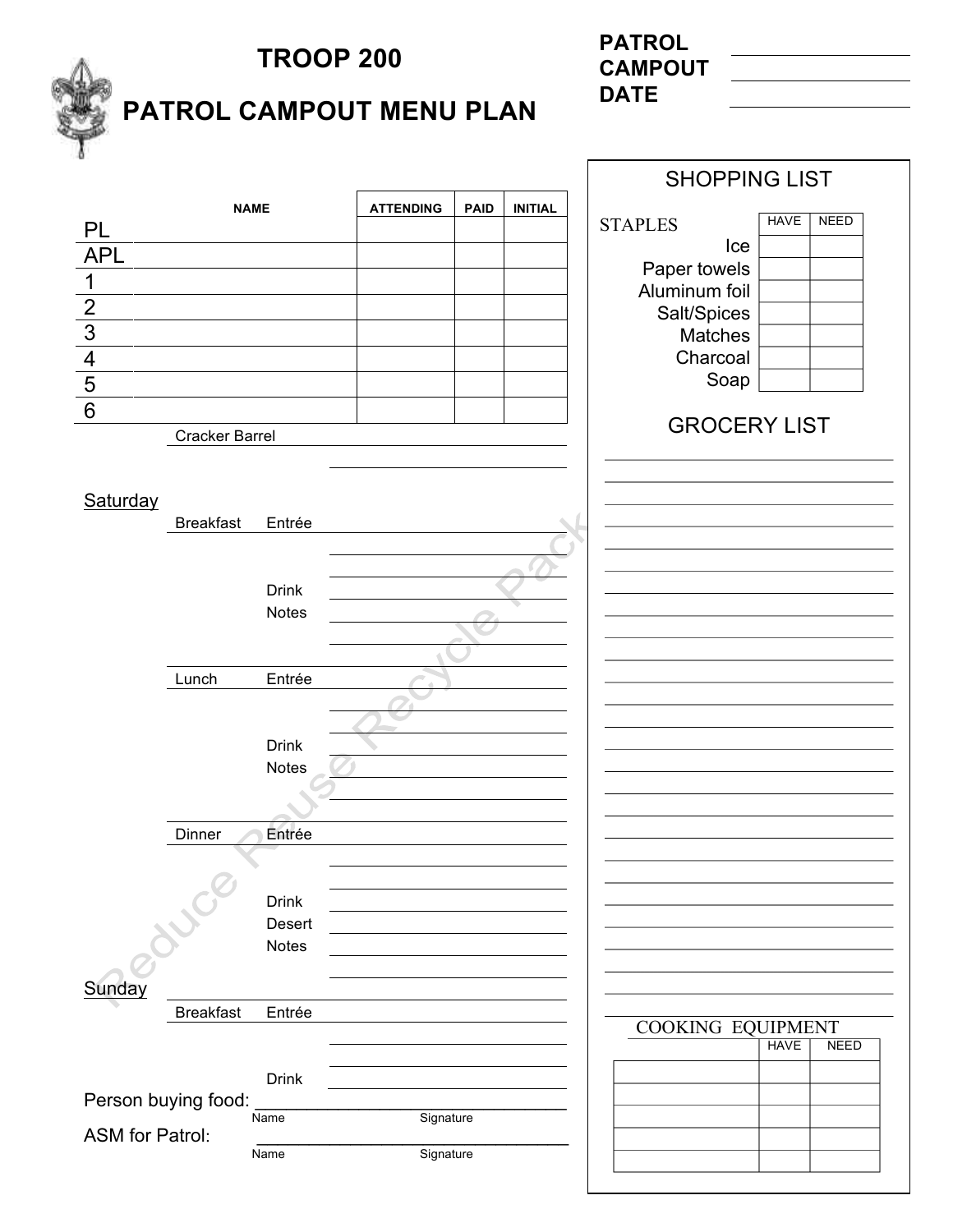## **Troop 200 Patrol Campout Duty Roster**

# Patrol:

### Dates:

| <b>NAME</b> | Saturday<br><b>Breakfast</b> | Saturday<br>Lunch | Saturday<br><b>Dinner</b> | Sunday<br><b>Breakfast</b>           |
|-------------|------------------------------|-------------------|---------------------------|--------------------------------------|
|             |                              |                   | <b>Meal Cleanup</b>       | <b>Site Setup/</b><br><b>Cleanup</b> |
|             |                              |                   | Site Setup/<br>Cleanup    | Water                                |
|             |                              |                   | <b>Cook</b>               | <b>Assistant</b><br>Cook             |
|             |                              |                   | <b>Water</b>              | <b>Meal Cleanup</b>                  |
|             |                              |                   | <b>Meal Cleanup</b>       | Site Setup/<br>Cleanup               |
|             |                              |                   | <b>Assistant</b><br>Cook  | <b>Meal Cleanup</b>                  |
|             |                              |                   | Site Setup/<br>Cleanup    | Cook                                 |

#### **Job Descriptions:**

**COOK**: Prepares meals, wash kitchen utensils used for meal preparation.

**Assistant Cook**: Assist cook as requested, prepare pot of water for dish washing, supervise meal cleanup.

**Meal Clean-up**: Clean table , wash, dry, and put clean dishes away

**Site Setup/ Clean-up**: Set table and police patrol campsite. Help with putting camp kitchen in order**.**

**Water:** Get water for drinking and water for washing dishes

#### **Practice The Principles of Leave No Trace**

- 1. **Plan Ahead** and Prepare
- 2. **Travel and Camp** on Durable Surfaces
- 3. **Dispose of Waste** Properly
- 4. **Leave What You Find**
- 5. **Minimize Campfire** Impacts
- 6. **Respect Wildlife**
- 7. **Be Considerate** of Other Visitors

**The Outdoor Code**

As an American, I will do my best to— Be clean in my outdoor manners Be careful with fire Be considerate in the outdoors Be conservation-minded.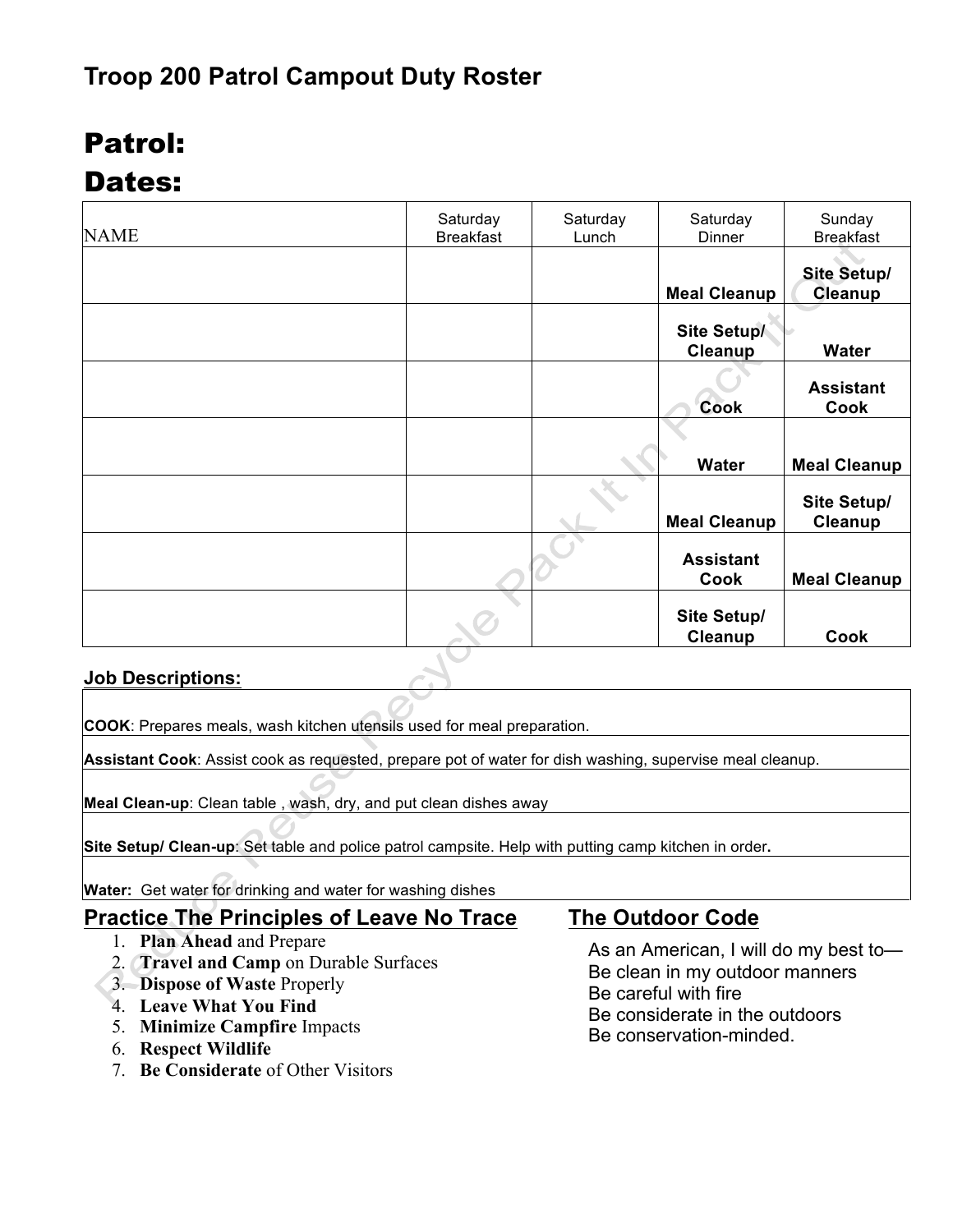### TROOP 200 Patrol Campout Equipment Checklist

Patrol:\_\_\_\_\_\_\_\_\_\_\_\_\_\_\_\_\_\_\_\_\_\_\_\_ Camping Trip: \_\_\_\_\_\_\_\_\_\_\_\_\_\_\_\_\_\_\_\_\_\_\_\_\_\_\_\_\_\_\_

| Equipment/Description         |          | Need?                   |                   | Returned<br>Clean? | Comments |
|-------------------------------|----------|-------------------------|-------------------|--------------------|----------|
|                               | Yes      | <b>No</b>               | Yes               | <b>No</b>          |          |
| Patrol Box:                   | $\Box$   | $\Box$                  | $\Box$            | $\Box$             |          |
| Stove                         | $\Box$   | $\Box$                  | $\overline{\Box}$ | $\Box$             |          |
| Stove-hose connector          | $\Box$   | $\Box$                  | $\Box$            | $\Box$             |          |
| Propane Hose                  | $\Box$   | $\Box$                  | $\Box$            | $\Box$             |          |
| Propane Stem                  | $\Box$   | $\Box$                  | $\Box$            | $\Box$             |          |
| Propane Lantern               | $\Box$   | $\Box$                  | $\Box$            | $\Box$             |          |
|                               | $\Box$   | $\Box$                  | $\Box$            | $\Box$             |          |
| Pots and Pans                 | $\Box$   | $\Box$                  | $\Box$            | $\Box$             |          |
| Large pot                     | $\Box$   | $\Box$                  | $\Box$            | $\Box$             |          |
| Large pot lid                 | $\Box$   | $\Box$                  | $\Box$            | $\Box$             |          |
| Medium pot with lid           | $\Box$   | $\Box$                  | $\Box$            | $\Box$             |          |
| Small pot with lid            | $\Box$   | $\Box$                  | $\Box$            | $\overline{a}$     |          |
| Coffee pot with lid           | П        | $\Box$                  | $\Box$            | $\overline{\Box}$  |          |
| Pot handles (2)               | $\Box$   | $\Box$                  | П                 | $\Box$             |          |
|                               | П        | $\Box$                  | Ū                 | $\Box$             |          |
| Chef's Kit:                   | П        | $\Box$                  | П                 | $\Box$             |          |
| Large knife                   | $\Box$   | $\Box$                  | $\overline{\Box}$ | $\Box$             |          |
| Serrated knife                | $\Box$   | $\overline{\mathbb{Z}}$ | $\Box$            | $\Box$             |          |
| Paring knife, small           | П        | Ó                       | $\Box$            | $\Box$             |          |
| Stirring spoon                | П        | $\Box$                  | $\Box$            | $\Box$             |          |
| Slotted spoon                 | $\Delta$ | $\Box$                  | $\Box$            | $\Box$             |          |
| Ladle                         | $\Box$   | $\Box$                  | $\Box$            | $\Box$             |          |
| Spatula                       |          | $\Box$                  | $\Box$            | $\Box$             |          |
| Two prong fork                | П        | $\Box$                  | $\Box$            | $\Box$             |          |
| Can opener                    |          | $\Box$                  | $\Box$            | $\Box$             |          |
|                               | $\Box$   | $\Box$                  | $\Box$            | $\Box$             |          |
| Hot mitts $(2)$               | $\Box$   | $\Box$                  | $\overline{\Box}$ | $\Box$             |          |
| Griddle                       | $\Box$   | $\Box$                  | $\overline{\Box}$ | $\Box$             |          |
| Plastic dishwashing boxes (3) | $\Box$   | $\Box$                  | $\Box$            | $\Box$             |          |
| Saw                           | $\Box$   | $\Box$                  | $\Box$            | $\Box$             |          |
| Shovel                        | $\Box$   | $\Box$                  | $\Box$            | $\Box$             |          |
| Grill, fire                   | $\Box$   | $\Box$                  | $\Box$            | $\Box$             |          |
| <b>Bleach</b>                 | $\Box$   | $\Box$                  | $\Box$            | $\Box$             |          |
| Soap                          | $\Box$   | $\Box$                  | $\Box$            | $\Box$             |          |
| <b>Brillo Pads</b>            | $\Box$   | $\Box$                  | $\Box$            | $\Box$             |          |
| Matches                       | $\Box$   | $\Box$                  | $\Box$            | $\Box$             |          |
|                               |          |                         |                   |                    |          |
|                               |          |                         |                   |                    |          |